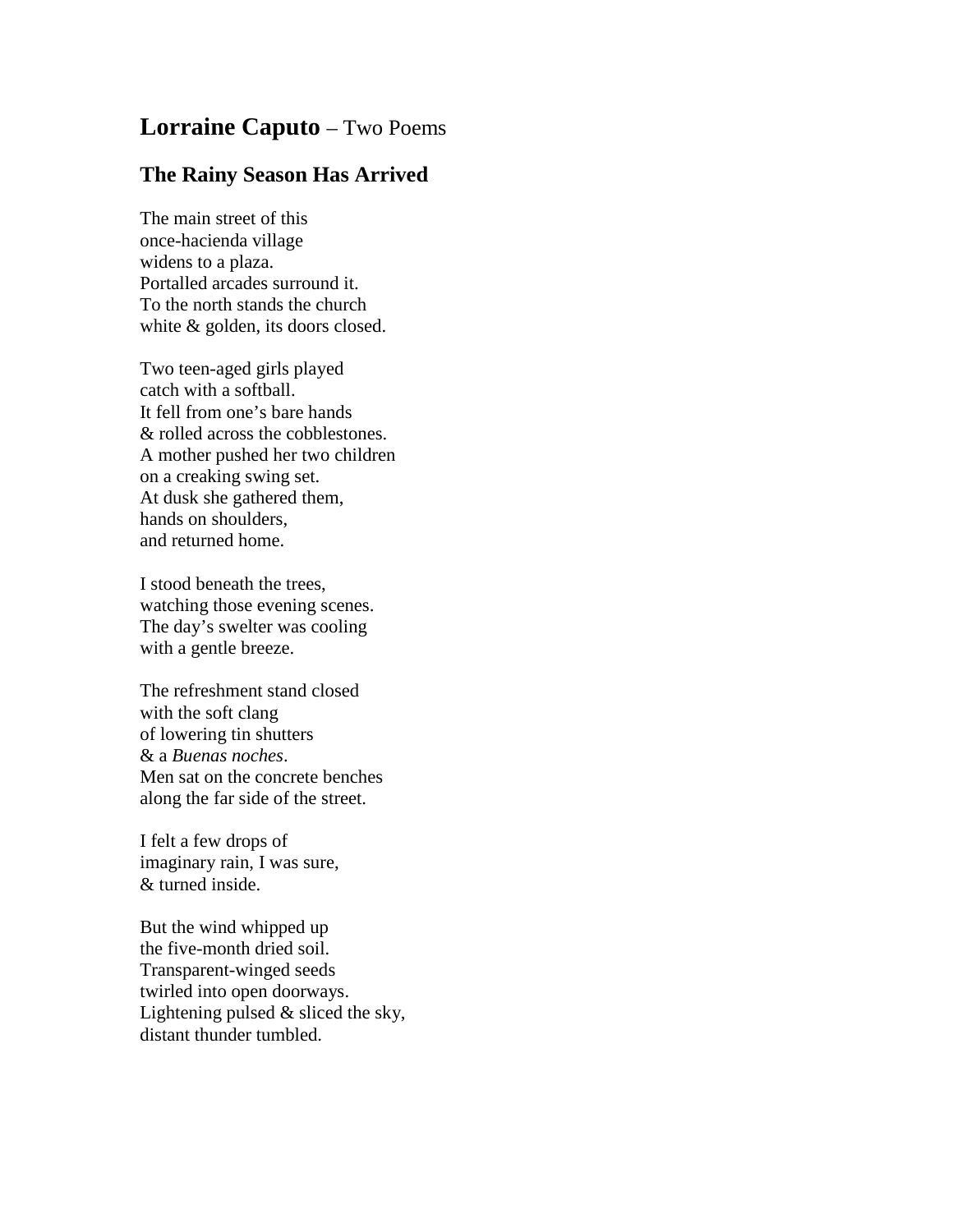& the rain arrived in a several-hour burst, quenching the searing heat of this summer.

& later, in the early morning hours, it lightly fell again.

Tonight it downpours once more an hour or so after sunset. The rain spills from the clay roof tiles.

Two horses stand quietly, tethered to one column under the portal.

A lad walks down that passage, eating a chocolate bar. A yellow dog follows the wrapper flapping between the boy's fingers.

Through an open door drifts the music of a guitar & young voices. A light shines dimly into the courtyard. Luis' plump arms embrace the body of his instrument.

Across a neighbor's patio a turtle waddles towards the dripping plants.

& here, into my room, a *sapo* hops. He sits on bowed legs, watching me write these words. His throat, thick & creamy-white, flexes with each breath.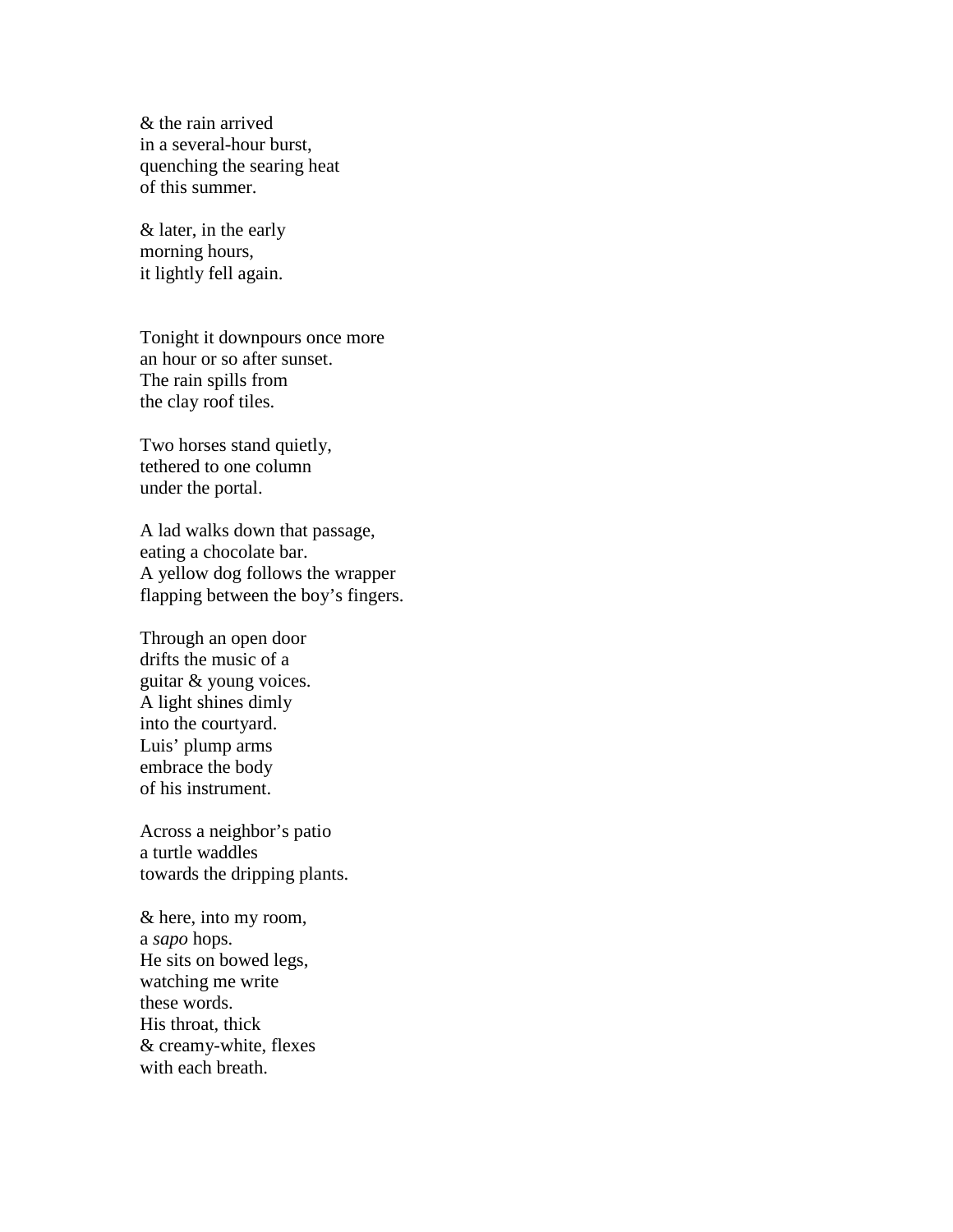## **Sonata For A Late Afternoon**

Narrow old-city streets lined with rainbow houses. In the rooms of one, lilaccolored, youth learn music. Boys tune their guitars. A boy sits in the window looking out to the cobbled street. Chords of guitar, bars of French horn, sweet voices drift through the sultry late day.

## **On The Shore**

Heavy clouds dampen this afternoon's sun,

the rising tide full, washing hard against

the worn black lava rock lining this white

rough-sand beach where crushed pieces of coral

& shells bed, impressed with the passage of

human & marine iguana, yellow

warblers dancing in the ipomea

& salt bush … & that steely sea rising

yet rising dully in this afternoon's

hidden sun.